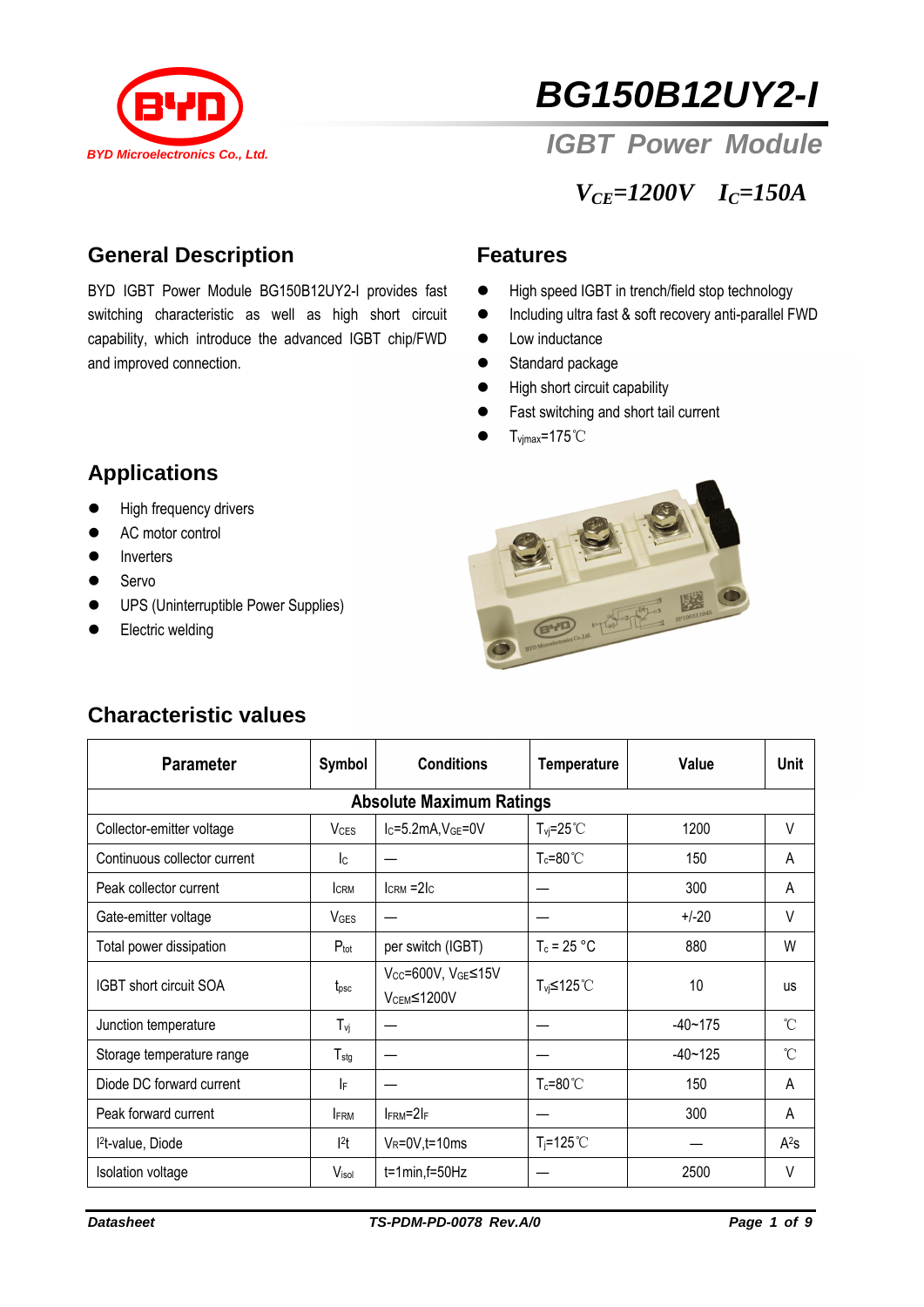*BG150B12UY2-I BYD Microelectronics Co., Ltd.*

| <b>Parameter</b>                           | Symbol              | <b>Conditions</b>                                                                                                            | <b>Temperature</b>                                    | <b>Value</b>             |                          | <b>Unit</b>              |           |  |  |
|--------------------------------------------|---------------------|------------------------------------------------------------------------------------------------------------------------------|-------------------------------------------------------|--------------------------|--------------------------|--------------------------|-----------|--|--|
| <b>Characteristics</b>                     |                     |                                                                                                                              |                                                       |                          |                          |                          |           |  |  |
| <b>IGBT</b>                                |                     |                                                                                                                              |                                                       | min.                     | typ.                     | max.                     |           |  |  |
| Gate-emitter threshold voltage             | V <sub>GE(th)</sub> | Ic=5.2mA, VGE=VCE                                                                                                            | $T_{vi} = 25^{\circ}$ C                               | 5.0                      | 5.8                      | 6.5                      | V         |  |  |
| Collector-emitter cut-off current          | <b>I</b> CES        | VCE=1200V, VGE=0V                                                                                                            | $T_{vi} = 25^{\circ}$ C                               |                          |                          | 1.0                      | mA        |  |  |
|                                            |                     |                                                                                                                              | $T_{\text{vj}}$ =125°C                                |                          | $\overline{\phantom{0}}$ | 10                       | mA        |  |  |
| Gate-emitter cut-off current               | IGES                | $V_{CE}$ =0V, $V_{GE}$ = $\pm$ 20V                                                                                           | $T_{vi} = 25^{\circ}$ C                               | $-300$                   | $\overline{\phantom{0}}$ | 300                      | nA        |  |  |
| Collector-emitter                          | VCE(sat)            | Ic=150A, VGE=15V                                                                                                             | $T_{vi} = 25^{\circ}$ C                               | $\overline{\phantom{0}}$ | 2.15                     |                          | V         |  |  |
| saturation voltage                         | RGint               |                                                                                                                              | $T_{\text{vj}}$ =125°C<br>$T_{\text{vj}}=25^{\circ}C$ | $\overline{\phantom{0}}$ | 2.55<br>5                | $\overline{\phantom{0}}$ | V<br>Ω    |  |  |
| Integrated gate resistor                   |                     | $\overline{\phantom{0}}$<br>V <sub>CE</sub> =600V, Ic=150A,                                                                  |                                                       |                          |                          |                          |           |  |  |
| Gate Charge                                | Q <sub>g</sub>      | $VGE = ±15V,$                                                                                                                |                                                       |                          | 0.7                      |                          | <b>uC</b> |  |  |
| Input capacitance                          | $C$ ies             | $V_{CE}$ =25V, $V_{GE}$ =0V,<br>$f=1$ MHz                                                                                    | $T_{vi} = 25^{\circ}$ C                               |                          | 8.8                      |                          | nF        |  |  |
| Output capacitance                         | Coes                |                                                                                                                              |                                                       | $\overline{\phantom{0}}$ | 0.58                     |                          | nF        |  |  |
| Reverse transfer capacitance               | Cres                |                                                                                                                              |                                                       | $\overline{\phantom{0}}$ | 0.47                     | $\overline{\phantom{0}}$ | nF        |  |  |
| Turn-on delay time                         | $t_{d(on)}$         | Vcc=600V, Ic=150A,<br>$R_{\text{Gon}} = R_{\text{Goff}} = 3.3 \Omega$<br>$VGE=±15V,$<br>$L\sigma = 80nH$ ,<br>Inductive load | $T_{\text{vj}}=25^{\circ}C$                           | —                        | 330                      |                          | ns        |  |  |
|                                            |                     |                                                                                                                              | $T_{vi} = 125^{\circ}$                                | $\qquad \qquad$          | 345                      |                          | ns        |  |  |
| Rise time                                  | $t_{\rm r}$         |                                                                                                                              | $T_{\text{vj}}=25^{\circ}C$                           | $\overline{\phantom{0}}$ | 98                       |                          | ns        |  |  |
|                                            |                     |                                                                                                                              | $T_{vi} = 125$ °C                                     | —                        | 101                      |                          | ns        |  |  |
| Turn-off delay time                        | $t_{d(off)}$        |                                                                                                                              | $T_{vi} = 25^{\circ}$ C                               | —                        | 385                      |                          | ns        |  |  |
|                                            |                     |                                                                                                                              | $T_{\text{vj}}$ =125°C                                | —                        | 455                      |                          | ns        |  |  |
| Fall time                                  | tf                  |                                                                                                                              | $T_{vi} = 25^{\circ}$ C                               | $\qquad \qquad$          | 115                      |                          | ns        |  |  |
|                                            |                     |                                                                                                                              | $T_{\text{vj}}$ =125°C                                | $\overline{\phantom{0}}$ | 158                      |                          | ns        |  |  |
| Energy dissipation during turn-on<br>time  | Eon                 | Vcc=600V, Ic=150A,<br>$R_{\text{GON}} = 3.3 \Omega$<br>VGE=±15V, Lσ=80nH,                                                    | $T_{\text{vj}}=25^{\circ}C$                           |                          | 12.5                     |                          | mJ        |  |  |
|                                            |                     |                                                                                                                              | $T_{vi} = 125^{\circ}$                                |                          | 16.8                     |                          | mJ        |  |  |
| Energy dissipation during turn-off<br>time | $E_{off}$           | Vcc=600V, Ic=150A,<br>$R_{Goff} = 3.3 \Omega, V_{GE} = \pm 15 V$<br>$L\sigma = 80nH,$<br>Inductive load                      | $T_{\text{vj}}=25^{\circ}C$                           |                          | 5.4                      |                          | mJ        |  |  |
|                                            |                     |                                                                                                                              | $T_{vi} = 125^{\circ}$ C                              |                          | 8.2                      |                          | mJ        |  |  |
| <b>Diode</b>                               |                     |                                                                                                                              |                                                       |                          | typ.                     | max.                     |           |  |  |
|                                            | VF                  | $I_F = 150A$                                                                                                                 | $T_{vi} = 25^{\circ}$ C                               | —                        | 1.7                      |                          | V         |  |  |
| Forward voltage                            |                     |                                                                                                                              | $T_{\text{vj}}$ =125°C                                | —                        | 1.7                      |                          | V         |  |  |
| Peak reverse recovery current              | <b>IRR</b>          | IF=150A, VR=600V,<br>di <sub>F</sub> /dt=2000A/us                                                                            | $T_{\text{vj}}$ =125°C                                | $\overline{\phantom{0}}$ | 112                      |                          | A         |  |  |
| Recovered charge                           | $Q_{rr}$            |                                                                                                                              | $T_{vi} = 125^{\circ}$ C                              | $\overline{\phantom{0}}$ | 21                       |                          | иC        |  |  |
| Reverse recovery time                      | $t_{rr}$            |                                                                                                                              | $T_{\text{vj}}$ =125°C                                | —                        | 230                      |                          | ns        |  |  |
| Reverse recovery energy                    | $E_{rec}$           |                                                                                                                              | $T_{vi} = 125^{\circ}$ C                              |                          | 8                        |                          | mJ        |  |  |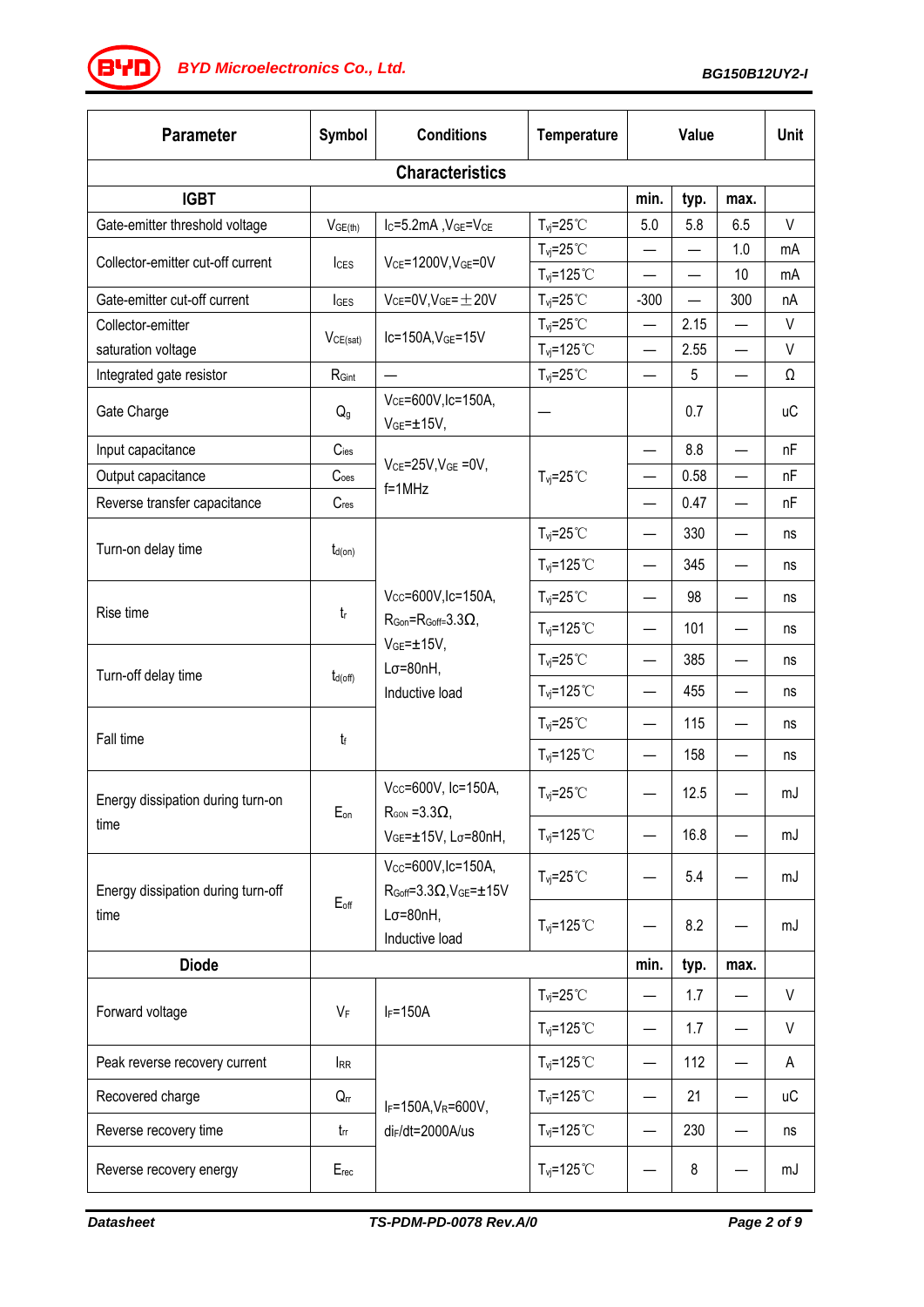*BG150B12UY2-I BYD Microelectronics Co., Ltd.*

| <b>Parameter</b>                             | Symbol                | <b>Conditions</b>                             |                | min.                | typ. | Max. | Unit |  |  |
|----------------------------------------------|-----------------------|-----------------------------------------------|----------------|---------------------|------|------|------|--|--|
| <b>Thermal-Mechanical Specifications</b>     |                       |                                               |                |                     |      |      |      |  |  |
| IGBT thermal resistance<br>junction to case  | $R_{th(j-c)}$         | per IGBT                                      |                |                     | 0.17 |      | K/W  |  |  |
| Diode thermal resistance junction to<br>case | $R_{th(j-c)}$         | per diode                                     |                |                     | 0.26 |      | K/W  |  |  |
| Thermal resistance case to<br>heat-sink      | $R_{th(c-s)}$         | per module                                    |                |                     | 0.03 |      | K/W  |  |  |
| Dimensions                                   | $L \times W \times H$ | Typical, see outline drawing                  |                | 106.4 x 61.4 x 31.5 |      | mm   |      |  |  |
| Clearance distance in air                    | da                    | according to IEC<br>60664-1 and EN<br>50124-1 | Term. to base: |                     |      | 28.3 |      |  |  |
|                                              |                       |                                               | Term. to term: | 6.0                 |      |      | mm   |  |  |
| Surface creepage distance                    | ds                    | according to IEC<br>60664-1and EN<br>50124-1  | Term. to base: |                     | 24   |      | mm   |  |  |
|                                              |                       |                                               | Term. to term: |                     | 14   |      |      |  |  |
| Mass                                         | m                     |                                               |                |                     | 320  |      | g    |  |  |

Thermal and mechanical properties according to IEC 60747 – 15

Specification according to the valid application note.

# **Characterization curves**



Fig.1 Typ. On-state Characteristics Fig.2 Typ. Transfer Characteristics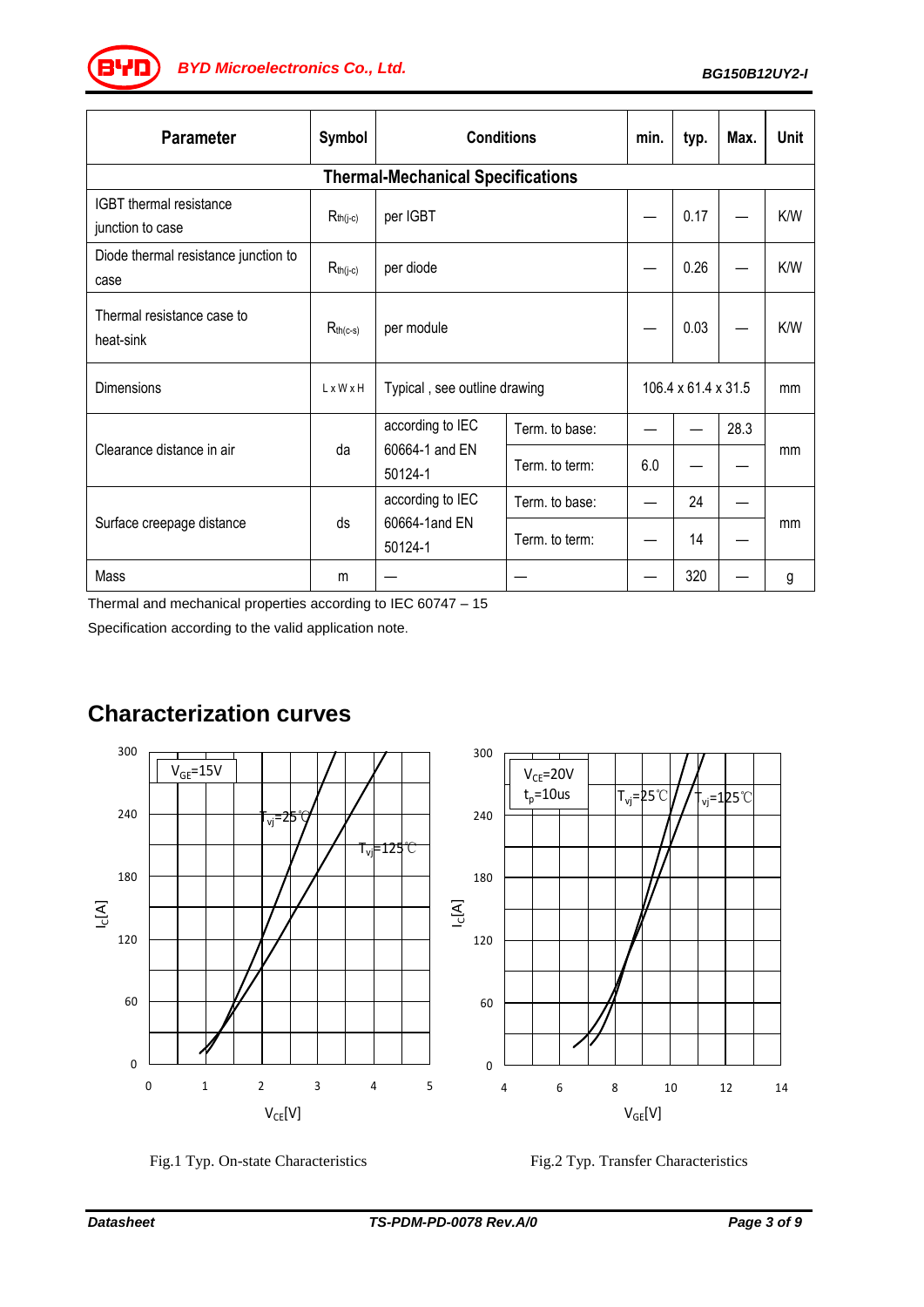



Fig.3 Typ. Output Characteristics Fig.4 Switching Loss vs. Collector Current



Fig.5 Typ. reverse recovery characteristicsvs di/dt Fig.6 Switching Loss vs. Gate Resistor

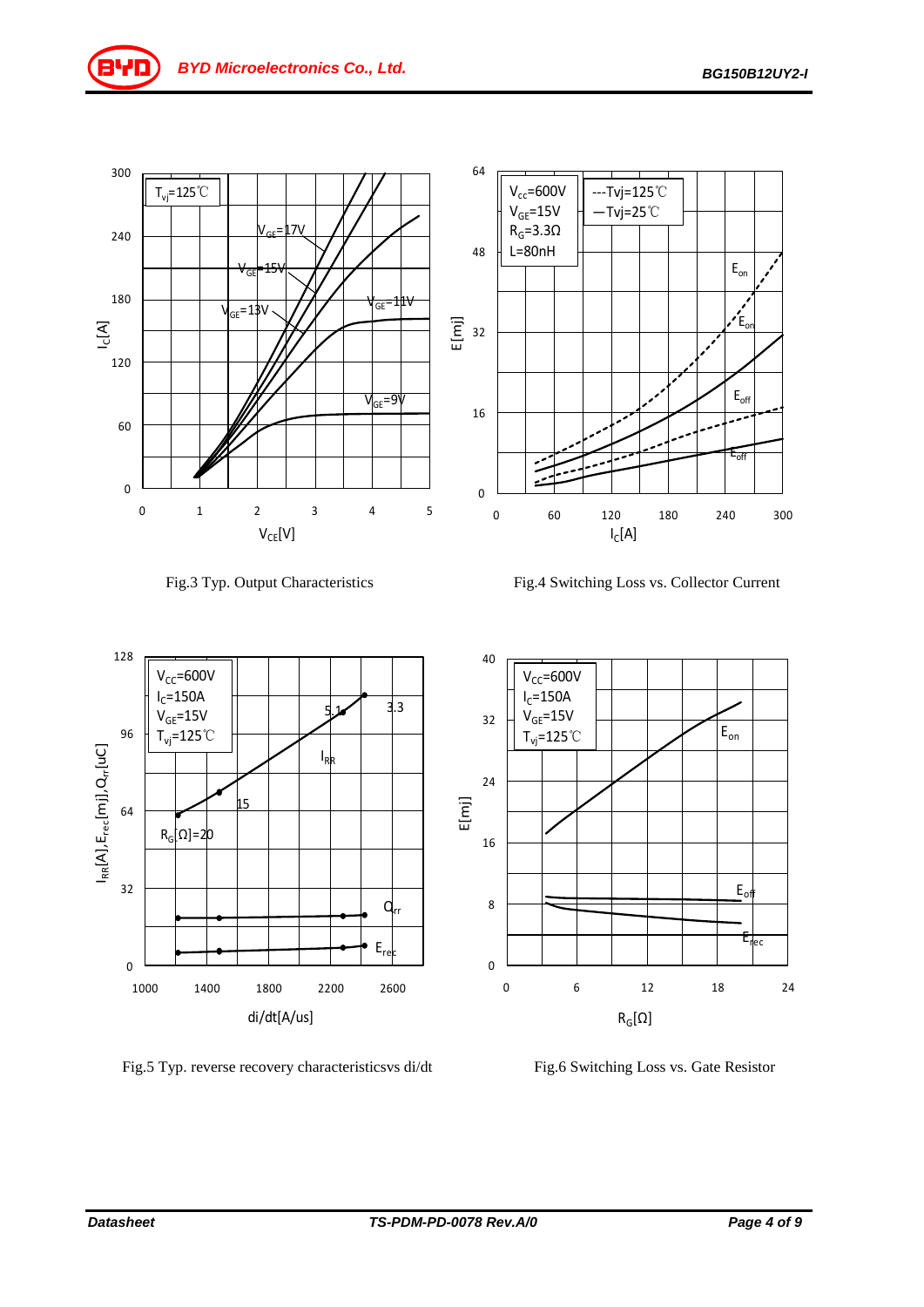



Fig.7 FWD Forward Characteristics. Fig.8 Typ. Switching losses diode-inverter







Fig.9 Typ. FRD recovery charge Fig. 10 Rate current vs. temperature (Tc)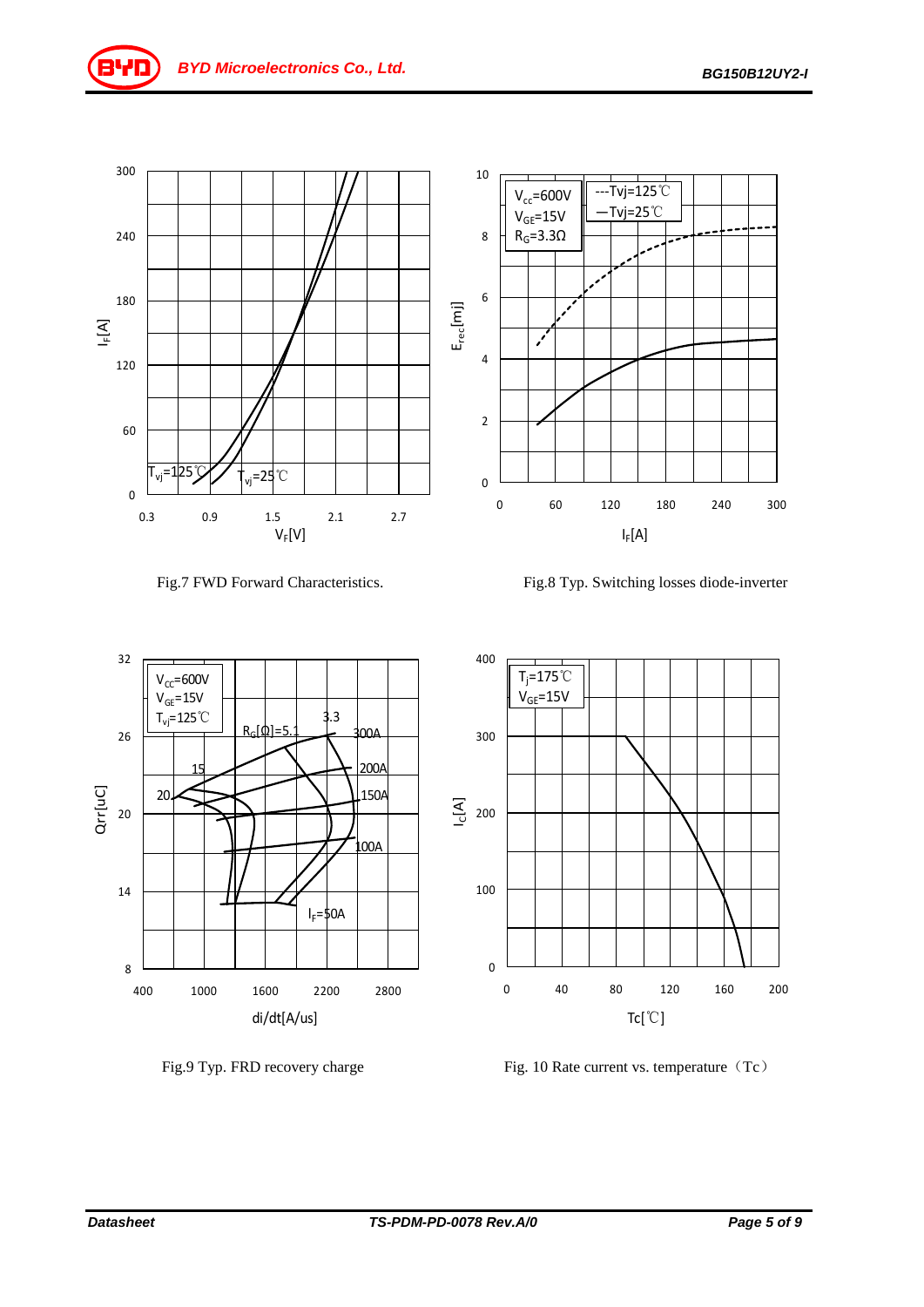

Fig.11 Typ. capacitances vs collector-emitter voltage Fig.12 Typ. transient thermal impedance



Fig.13 Reverse bias safe operating area IGBT-inv.(RBSOA)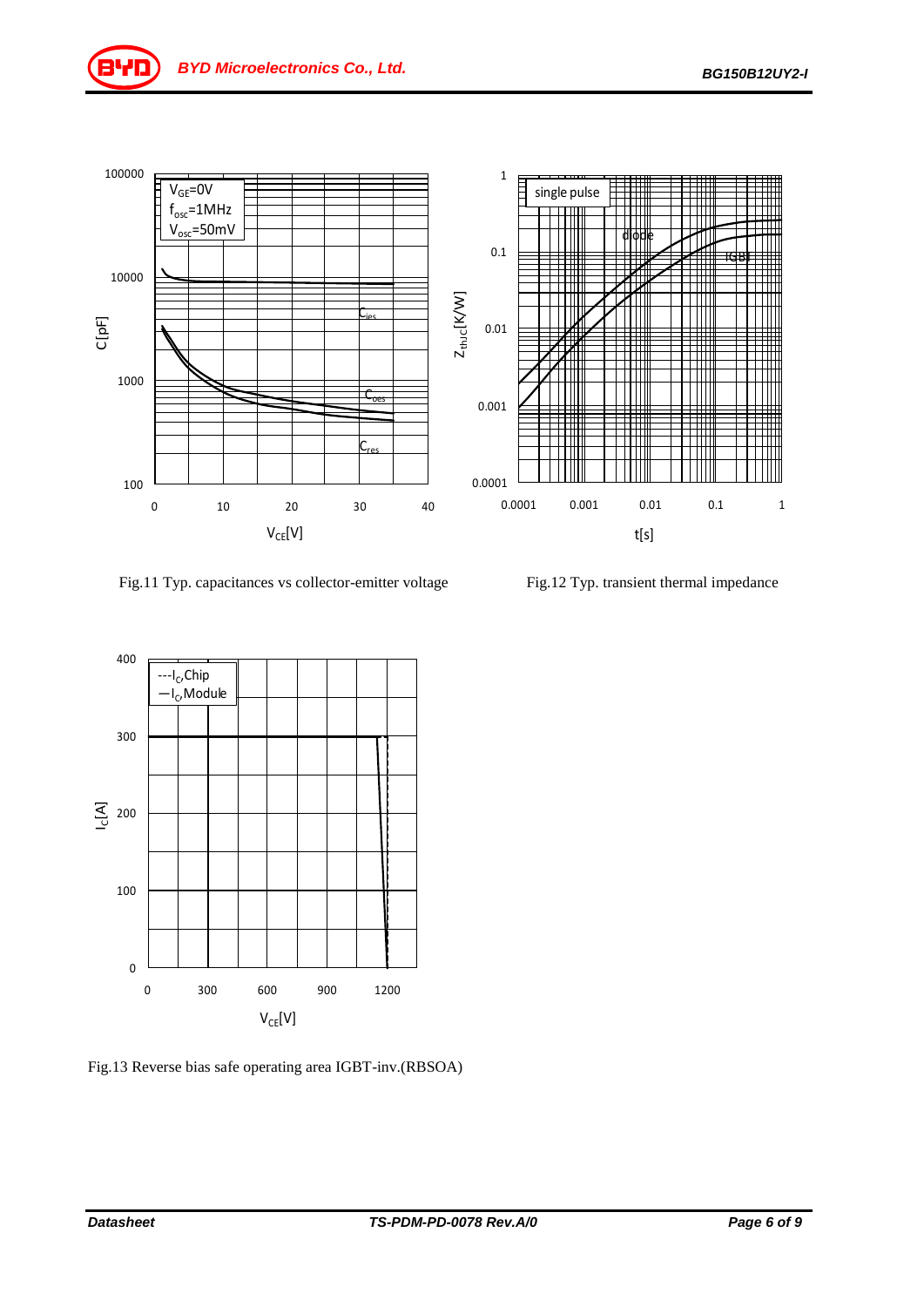# **Circuit Diagram**



# **Package Outlines**

#### **Dimensions in mm**



# **Attached (recommended torque):**

- 
- $M<sub>S</sub>$ : (to heat sink M6) 3~6 Nm  $M<sub>t</sub>$ : (to terminals M6) 2.5~5 Nm